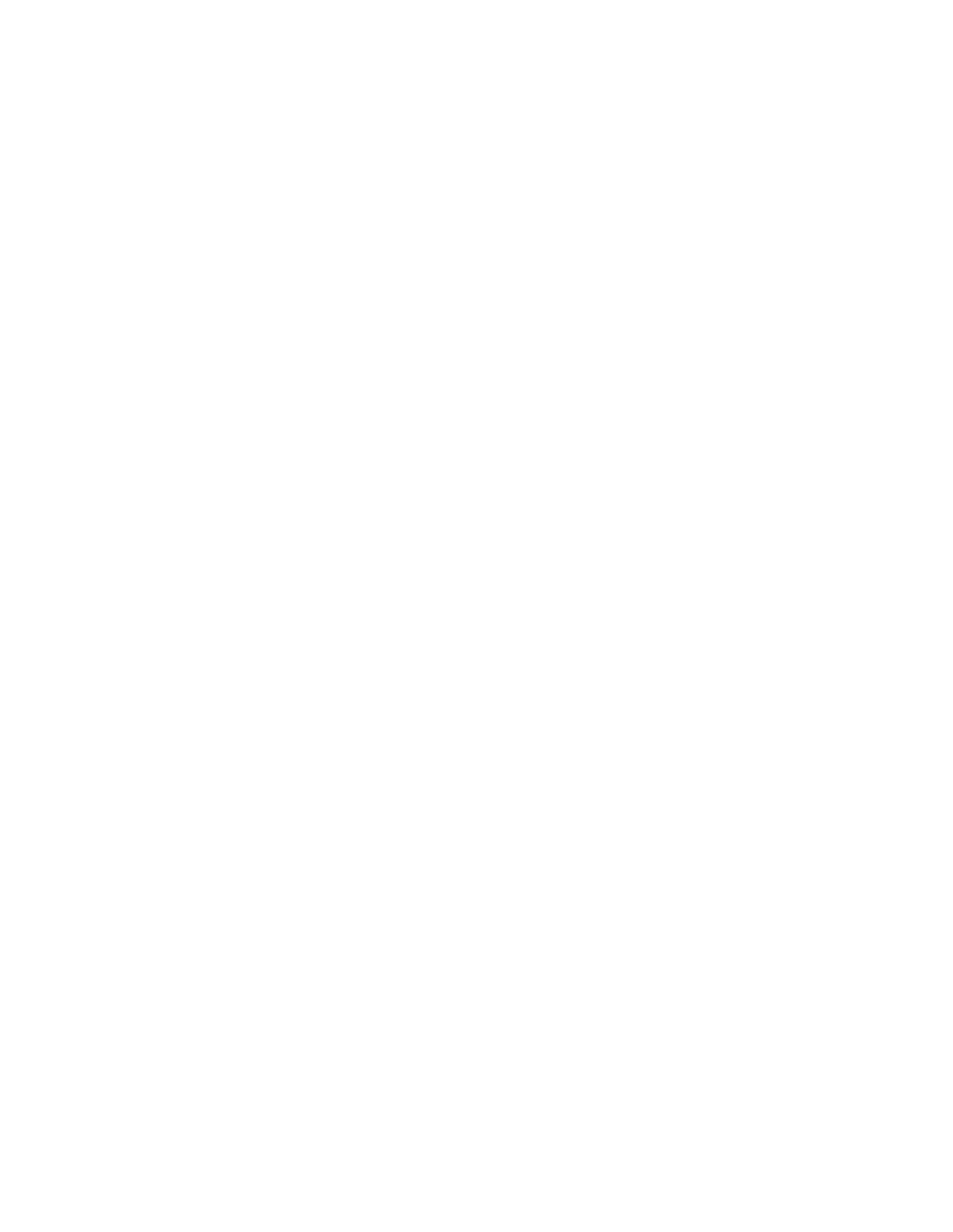

### **ISLAMORADA, VILLAGE OF ISLANDS REGULAR VILLAGE COUNCIL MEETING**

### **Founders Park Community Center 87000 Overseas Hwy Islamorada, FL 33036 February 14, 2013 5:30 PM**

# **I. CALL TO ORDER\ROLL CALL**

# **II. PLEDGE OF ALLEGIANCE**

# **III. PRESENTATIONS AND ANNOUNCEMENTS**

**A.** Presentation Regarding Operation of Green Turtle Hammock Preserve – The Jacoby Group

# **IV. PUBLIC COMMENT**

## **V. AGENDA: Request for Deletion / Emergency Additions**

# **VI. CITIZENS' ADVISORY COMMITTEE UPDATES**

**A.** Presentation by Ad Hoc Solid Waste Citizens' Advisory Committee – Chairperson Dave Boerner

# **VII. VILLAGE MANAGER REPORTS AND UPDATES**

#### **VIII. CONSENT AGENDA**

(All items on the Consent Agenda are considered routine by the Village Council and will be approved by one motion. There will be no separate discussion of these items unless a Councilmember so requests, in which event, the item will be moved to the Main Agenda.)

**A.** Minutes: **TAB 1**

December 13, 2012 Special Call Village Council Meeting Executive Session

January 10, 2013 Special Call Village Council Meeting Executive Session

January 10, 2013 Special Call Village Council Meeting Executive Session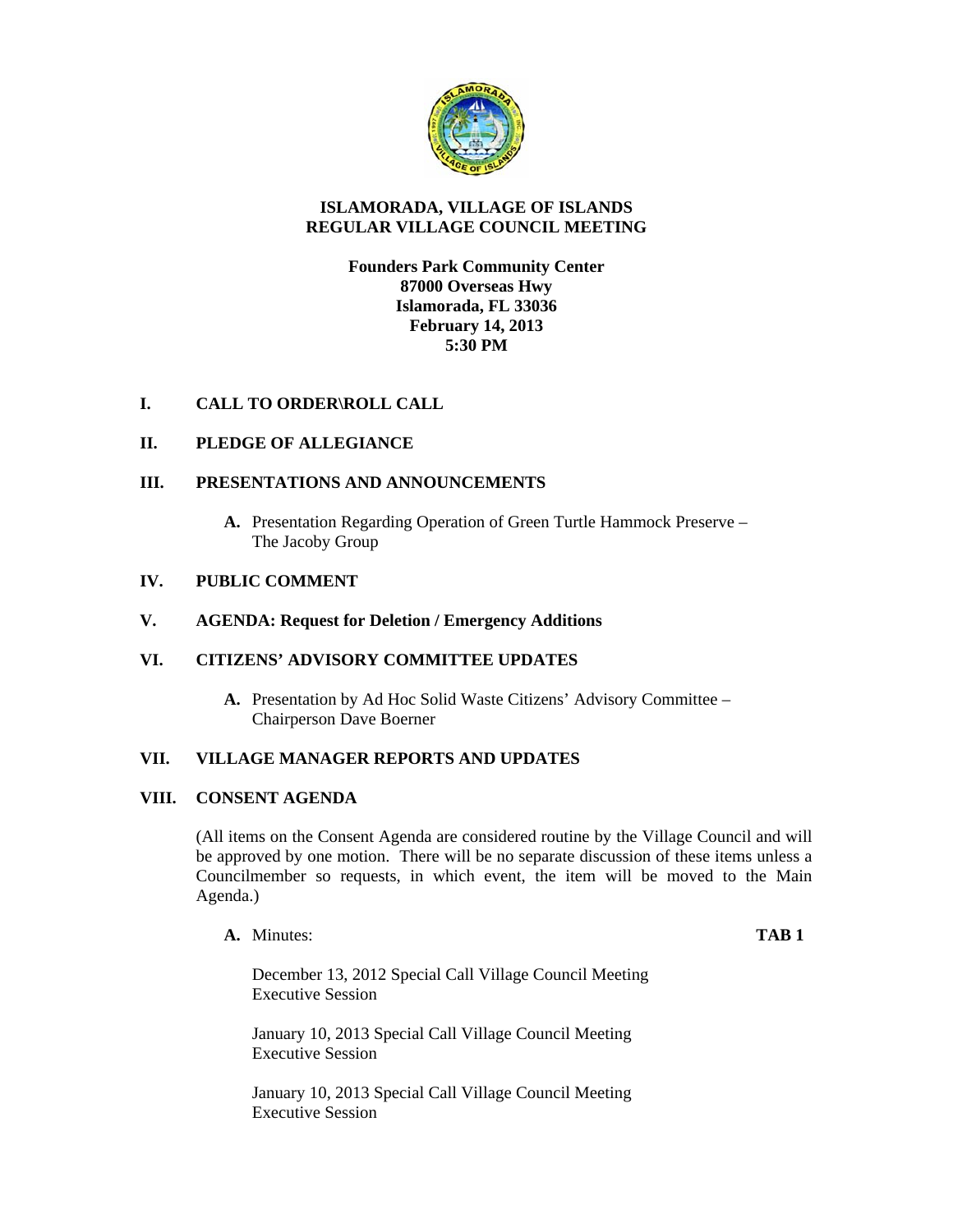January 10, 2013 Regular Village Council Meeting

January 24, 2013 Special Call Village Council Meeting Executive Session

**B.** Resolution Approving Assignment and Assumption of Agreement **TAB 2** for Solid Waste Collection, Disposal and Recycling Services between the Village and Veolia ES Solid Waste Southeast, Inc. to Advanced Disposal Services Solid Waste Southeast, Inc.

**A RESOLUTION OF THE VILLAGE COUNCIL OF ISLAMORADA VILLAGE OF ISLANDS, FLORIDA; AUTHORIZING AND APPROVING THE ASSIGNMENT AND ASSUMPTION OF THE AGREEMENT FOR SOLID WASTE COLLECTION, DISPOSAL, AND RECYCLING SERVICES BETWEEN THE VILLAGE AND VEOLIA ES SOLID WASTE SOUTHEAST, INC. TO ADVANCED DISPOSAL SERVICES SOLID WASTE SOUTHEAST, INC., AND THE VILLAGE'S CONSENT TO THE ASSIGNMENT; AUTHORIZING VILLAGE OFFICIALS TO IMPLEMENT THE TERMS AND CONDITIONS OF THE ASSIGNMENT; AUTHORIZING THE VILLAGE MANAGER TO EXPEND BUDGETED FUNDS; AUTHORIZING THE MAYOR TO EXECUTE THE ASSIGNMENT; AND PROVIDING FOR AN EFFECTIVE DATE** 

#### **IX. ORDINANCES**

**A.** First Reading – Proposed Amendment to Noise Ordinance **TAB 3** 

**AN ORDINANCE OF ISLAMORADA, VILLAGE OF ISLANDS, FLORIDA, AMENDING ARTICLE III "NOISE OF CHAPTER 18 "ENVIRONMENT" OF THE VILLAGE CODE; PROVIDING FOR SEVERABILITY; PROVIDING FOR THE REPEAL OF ALL CONFLICTING CODE PROVISIONS AND ORDINANCES INCONSISTENT WITH THE PROVISIONS OF THIS ORDINANCE; PROVIDING FOR INCLUSION IN THE VILLAGE CODE; AND PROVIDING FOR AN EFFECTIVE DATE** 

**B.** Second Reading – Consideration of an Ordinance Amending **TAB 4**  Chapter 2, Article IV of the Village Code, Purchasing Provisions

**AN ORDINANCE OF ISLAMORADA, VILLAGE OF ISLANDS, FLORIDA, AMENDING CHAPTER 2 "ADMINISTRATION," ARTICLE IV, DIVISION 2 "PURCHASING," PERTAINING TO THE VILLAGE'S PURCHASING PROCEDURES; PROVIDING FOR SEVERABILITY; PROVIDING FOR INCLUSION IN THE CODE; AND PROVIDING FOR AN EFFECTIVE DATE**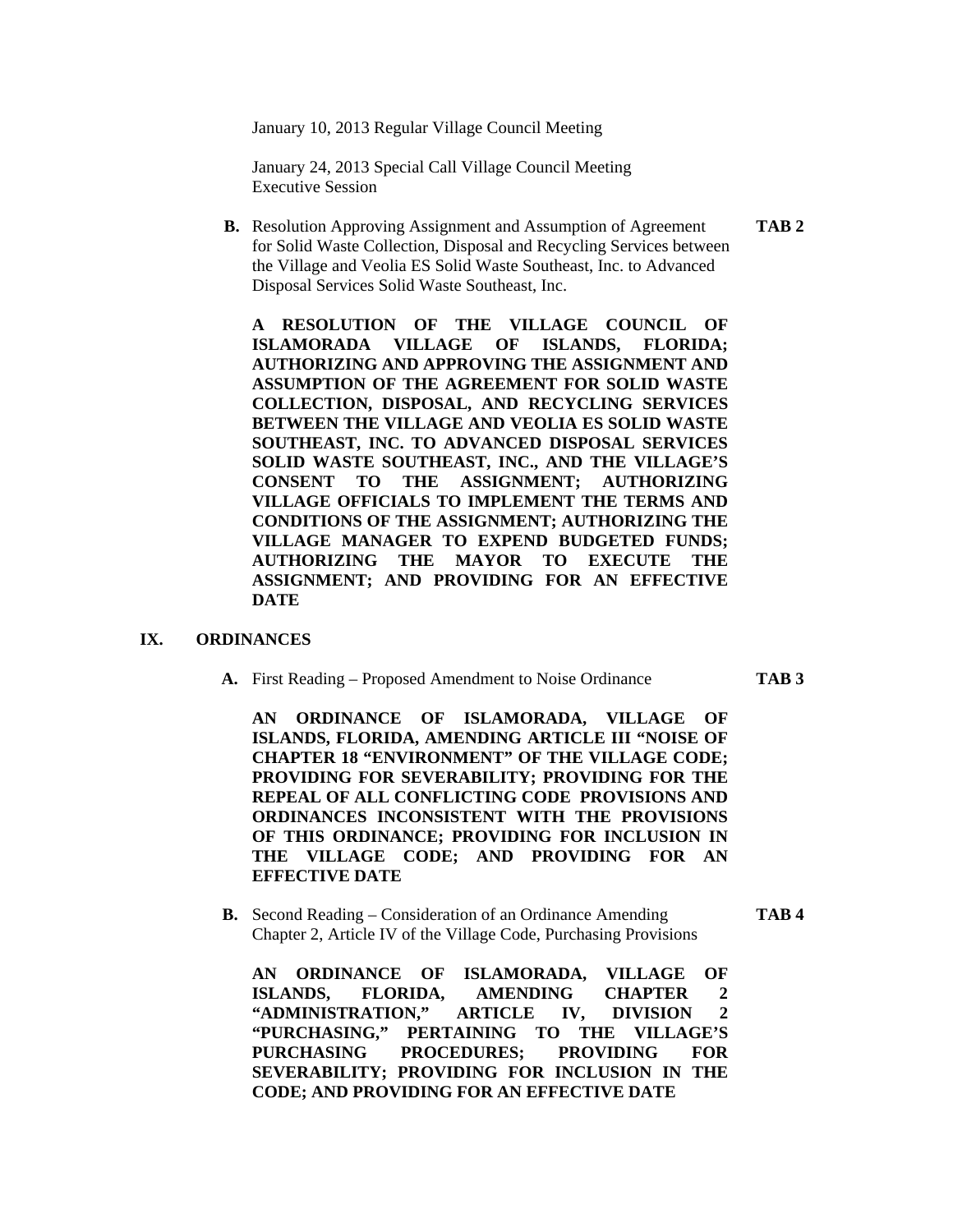**C.** Second Reading – Land Development Regulations Text Amendment **TAB 5**  to Off-Street Parking, Loading and Driveways Standards

**AN ORDINANCE OF ISLAMORADA, VILLAGE OF ISLANDS, FLORIDA, AMENDING CHAPTER 30 "LAND DEVELOPMENT REGULATIONS," ARTICLE V "SCHEDULE OF DISTRICT USE AND DEVELOPMENT STANDARDS," DIVISION 7 "OFF-STREET PARKING, LOADING AND DRIVEWAY STANDARDS" OF THE CODE OF ORDINANCES; PROVIDING FOR SEVERABILITY; PROVIDING FOR THE REPEAL OF ALL CODE PROVISIONS AND ORDINANCES INCONSISTENT WITH THIS ORDINANCE; PROVIDING FOR INCLUSION IN THE CODE; PROVIDING FOR THE TRANSMITTAL OF THIS ORDINANCE TO THE FLORIDA DEPARTMENT OF ECONOMIC OPPORTUNITY; AND PROVIDING FOR AN EFFECTIVE DATE UPON APPROVAL OF THIS ORDINANCE BY THE FLORIDA DEPARTMENT OF ECONOMIC OPPORTUNITY**

**D.** Second Reading – Proposed Code Amendment to Update Sea Turtle **TAB 6**  Nesting Protection Regulations, Standards and Related Definitions

**AN ORDINANCE OF ISLAMORADA, VILLAGE OF ISLANDS, FLORIDA, AMENDING CHAPTER 30 "LAND DEVELOPMENT REGULATIONS," ARTICLE II "RULES OF CONSTRUCTION AND DEFINITIONS", SECTION 30-32 "SPECIFIC DEFINITIONS;" AND ARTICLE VII "ENVIRONMENTAL REGULATIONS," DIVISION 3 "SEA TURTLE NESTING PROTECTION" OF THE VILLAGE CODE AMENDING PROVISIONS RELATED TO PROTECTION OF SEA TURTLES; PROVIDING FOR THE REPEAL OF ALL CODE PROVISIONS AND ORDINANCES INCONSISTENT WITH THE PROVISIONS OF THIS ORDINANCE; PROVIDING FOR SEVERABILITY; PROVIDING FOR INCLUSION IN THE CODE; PROVIDING FOR THE TRANSMITTAL OF THIS ORDINANCE TO THE FLORIDA DEPARTMENT OF ECONOMIC OPPORTUNITY; AND PROVIDING FOR AN EFFECTIVE DATE UPON THE APPROVAL OF THIS ORDINANCE BY THE FLORIDA DEPARTMENT OF ECONOMIC OPPORTUNITY** 

**X. QUASI-JUDICIAL**